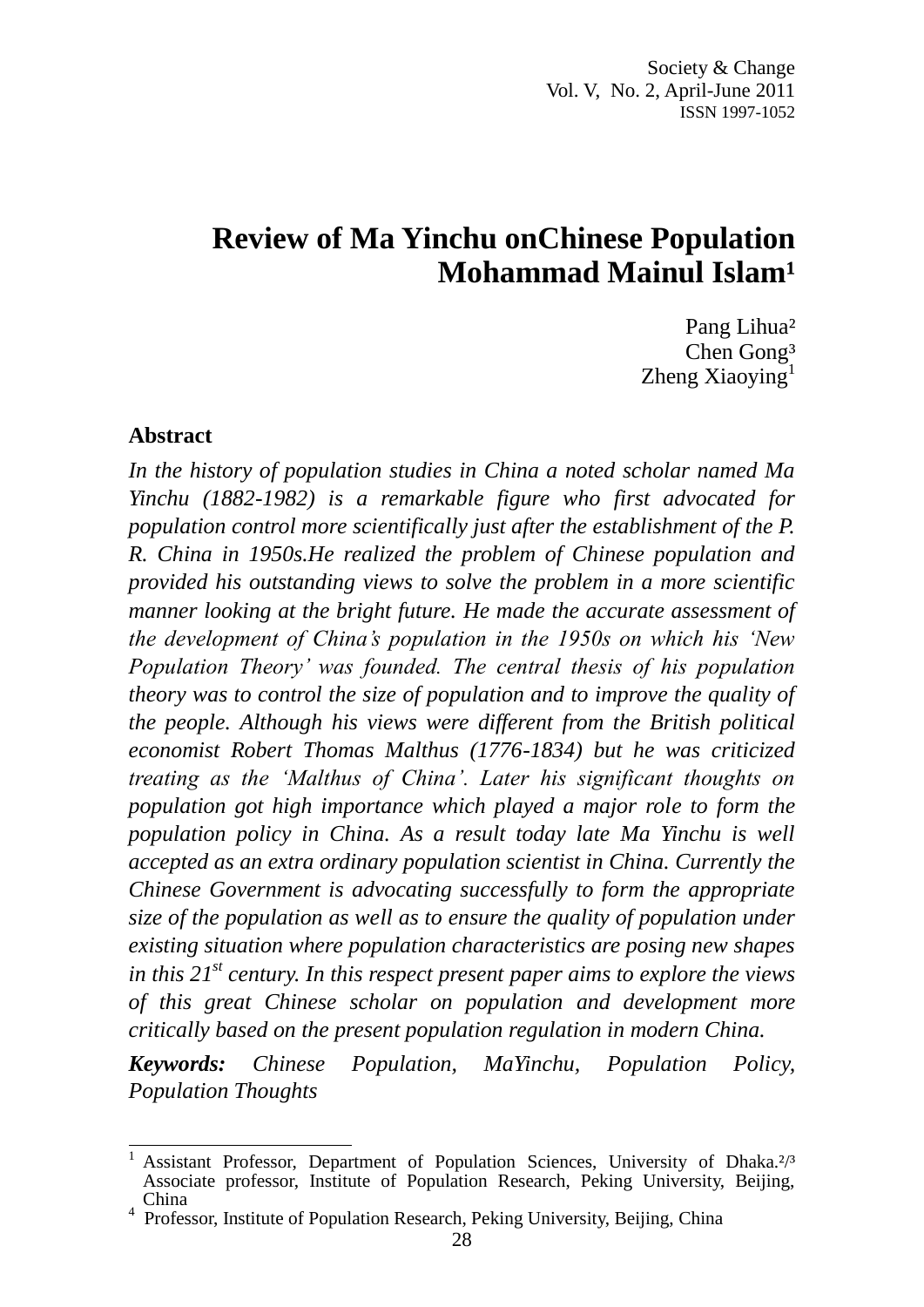## **Introduction**

There is a saying in China, *"We lost one Ma Yinchu but we gained an extra 300 million people."* In the 1950s, the president of Peking University, a noted economist Ma Yinchu (1882-1982) saw the necessity of family planning and provided a theory of population viewing quality of population and scientific advancement. His views on the subject were not well considered but criticized for the insightful vision treating as the follower of the doctrine of British political economist Robert Thomas Malthus (1776-1834). No doubt China lost its opportunity to have a more reasonable population growth. But it's good to note that later the government rightly acknowledged his views as China already had too many people to make burden for the state where the economic growth was suffered by the rapid population growth. Moreover the unemployment pressure, the demand for improved living standard and many other factors enforced the government to adopt the current population policy (family planning policy) which is widely known as "One-Child Policy" starting in 1979. It can be noted that the policy poses variations under certain social settings and circumstances. At present the government is very much committed to ensure the quality of population where emphasis is given not only on numbers but also aims to face the long term consequences seeking for neither high nor low fertility. In China"s present context Ma Yinchu"s thoughts are significantly reflected as well as well accepted which he viewed before, when China was in a sate of national recovery. His views and Malthus"s views were not the same even both of them advocated for population control. In this regard here this paper briefly seeks to conceptualize the views of this great Chinese scholar on population with compare to Malthus where the similarities and the distinct differences are critically explored in a descriptive manner from the historical perspective. Moreover, this paper also aims to seek the relevance of the existing population policy and Ma Yinchu"s thoughts with broader applications.

### **Ma Yinchu and His Works**

China"s population visionary Ma Yinchu (1882-1982) who is also known as Yuanshan in China, was born in Shengxian (now Shengzhou) of Zhejiang province. He is one of the most renowned personnel as an educationist as well as an economist in the Chinese ideologist history. In his early years, he studied in Shanghai, Tianjin and then the United States (Yale University and then Columbia University) and got doctoral degree in the field of economics. In 1916 he returned China and became professor in the department of economics, later Chairman of the stated department and Dean of Peking University. Besides he also taught in Zhongshan University and the University of Communications. At the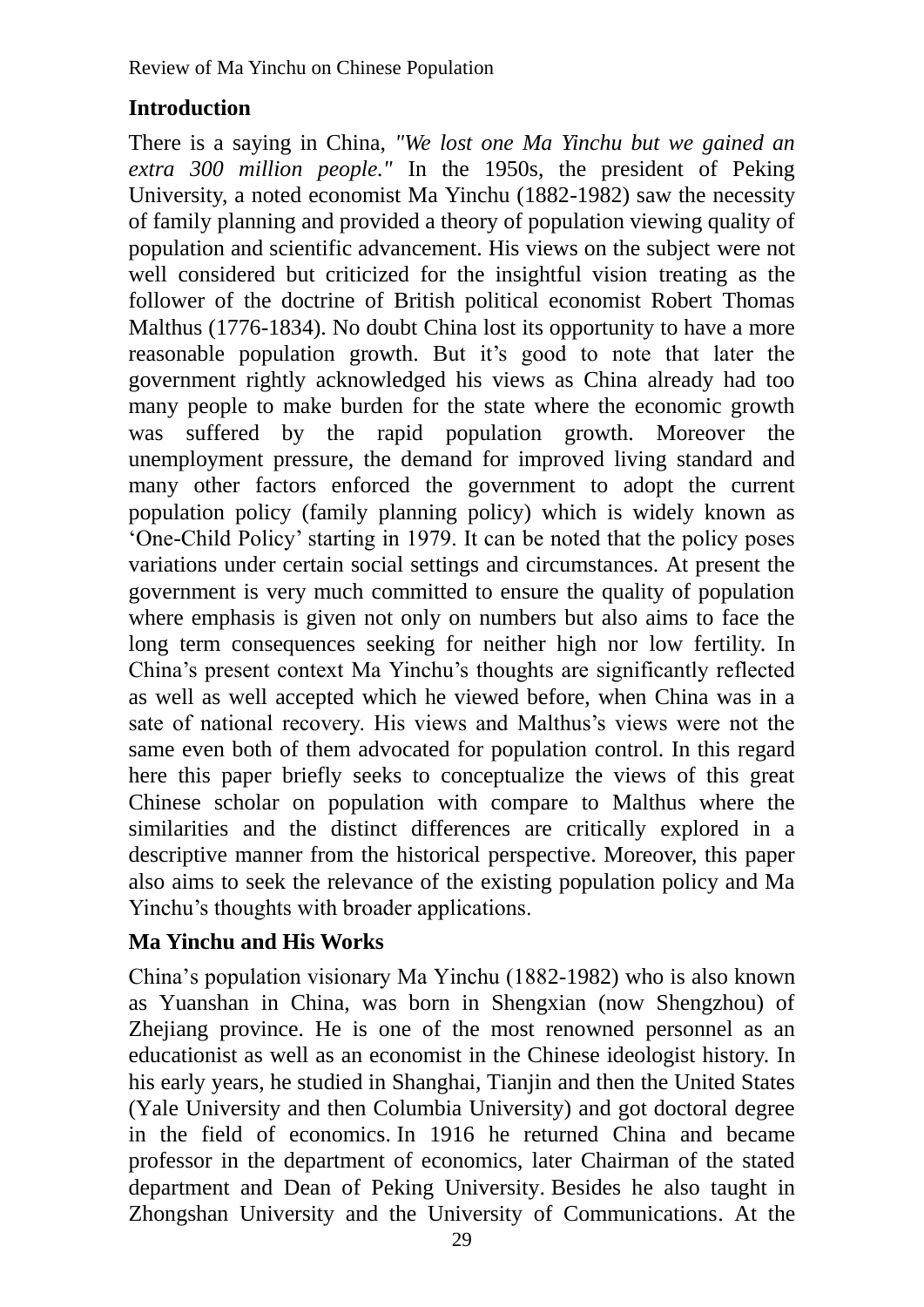time of the War against the Japanese Aggression, he exposed and attacked the dark and decadent rule of the Kuomingtang reactionaries. In 1940 he was arrested for that, and got free in 1942. After the victory of the Anti-Japanese War, he took an active part in the Anti-Civil War and Anti-dictatorship movement and the patriotic and democratic movement. He became legislator of the Nanjing Government and joined China Democratic League. In 1948, he went to the Liberated Areas via Hong Kong. After the founding of New China, he held many important postions, including Vice Chairman of North China Military and Administrative Commission, Vice Chairman of Financial Commission of the Government Administration Council, President of Zhejiang University, President of Peking University and member of the Department of the Chinese Academy of Science. In the early 1950s, he put forward his "New Population Theories" advocating family planning and birth control, and for that he was incorrectly criticized and treated unfairly. In 1979, he revived finally and he became the Honorary President of Beijing University, member of the Standing Committee of the National People"s Congress (NPC) and of the National People"s Political Consultative Conference (NPPCC). His major works include *"China"s Exchange Abroad", "Problems of the Chinese Banks", "Problems of China"s Custom", "The Essays on Economics by Ma Yinchu", "Economic Reform in China", "New Theories on Currency", "Finance and Finance in China: Theory and Practice", "My Economic Theory, Philosophy and Political Standard", "New Theories on Population"*(Xueyuan,1997:2-12;Zhejiang online)*.*

#### **Ma Yinchu's Views on Population: Before the Emergence of the 'New Population Theory'**

It was found that Ma Yinchu paid the attention to the population issues quite near the beginning of the past century. In 1920 he wrote an article on "Mathematics for Calculating Population" where he discussed the application of mathematics in population studies. In 1928 he delivered a speech on 'Modern Economic Polices' where he expressed his worry at the rapid growth of population and advocated controlling births to reduce population growth. In 1955 he wrote many articles and talked on various occasions about the balance between the population growth and the development of national economy. In the same year he also wrote a drafted speech on the "Control of Population Growth and Scientific Study" which was submitted to Zhejiang Group of the National People"s Congress (NPC) for further discussion. But it's matter of sorrow that he had to withdraw his draft from the discussion as the most of the people paid little attention to population issue at that time. Moreover, some of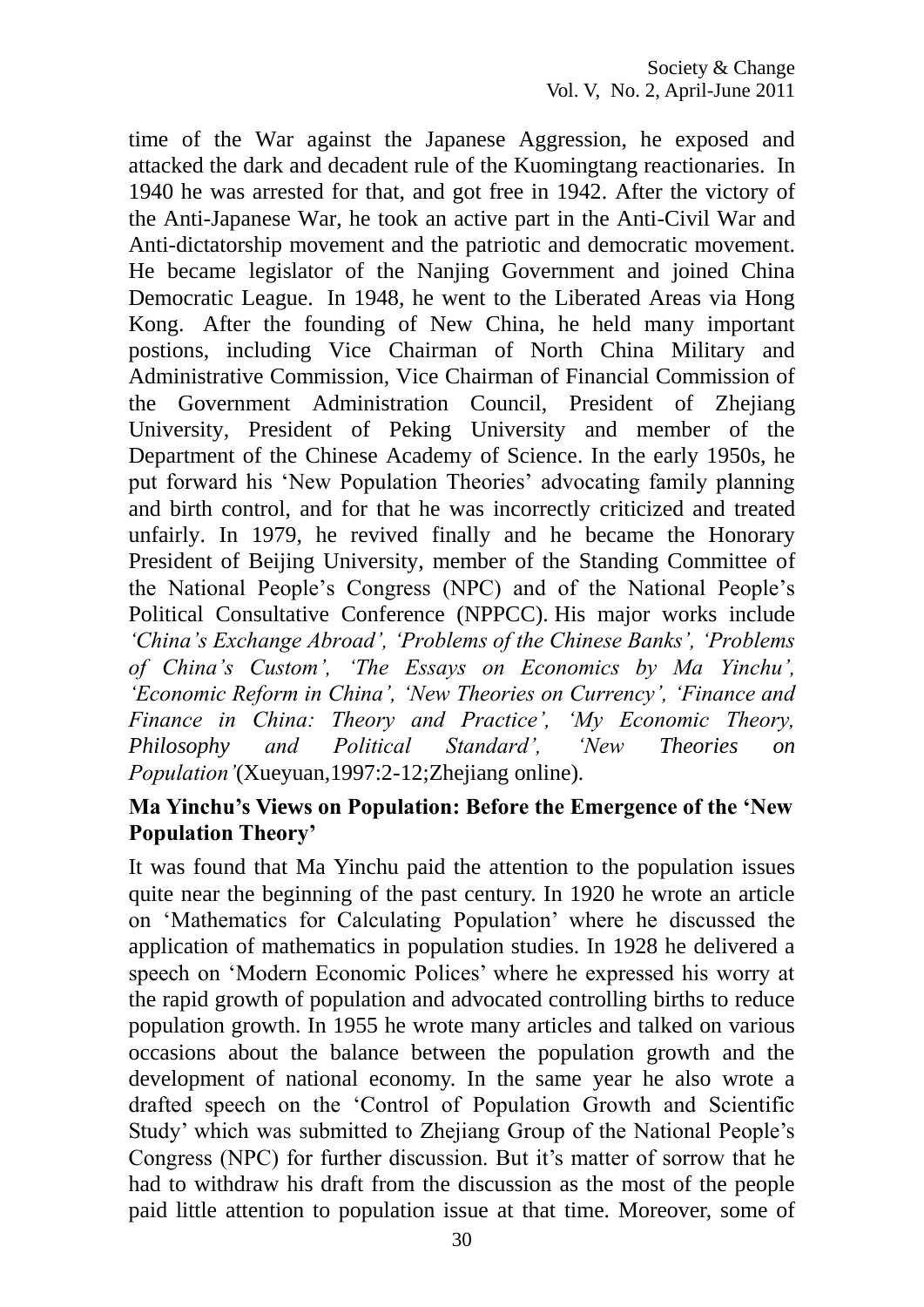the people branded his views as the Malthusian Doctrine. In 1957 he stated at an interview of *"Wenhuibao"* about the miserable life of the people in the past where starvation and famines were predominant. At that time people could hardly find to eat anything and beggars were common everywhere. But since the liberation that means after 1949 people"s living standard had been limited improved because of the large size of population and fast population growth. He also argued for studying population issues and advocating the control of population growth. In the month of February, 1957 he expressed his views again at the "Supreme State Council Meeting" and aroused the attention of Chairman Mao Zedong, Premier Zhou Enlai and other leaders. Then in the month of June he explained his views systematically at the Fourth session of the 'First National People's Congress'. The full text of his speech was published in '*The People's Daily'* in 5 July 1957, which was regarded as the "New Population Theory" (Xueyuan, 1997:5-6).

### **Ma Yinchu's New Population Theory: Major Views and Ideas**

Ma Yinchu"s "New Population Theory" was the most representative work on population issues where his analysis was based on the paradoxical relationship between the rapid population growth and the development of national economy. The central aspects of his new population theory were to control the size of the population; and to improve the quality of the people. His idea was based on the objective requirements of the planned and proportionate development of the national economy and social reproduction. He analyzed the major contradiction between China"s rapid population growth and the development of the national economy which includes- population growth and the acceleration of capital accumulation; rapid population growth and increase in the labor productivity; rapid population growth and the improvement of people"s living standards; the rapid population growth and the development of sciences (Zheng, Jian and others, 1981:61). Here he made the linkage between population size and population quality together by explaining the control of population growth and the improvement of population quality which are closely related and mutually promoted. In this regard he proposed to raise the standard of education and to raise the quality of population. He argued to organize the large population of China and turn them into resources. In his views more population means great resource but at the same time also an enormous burden. He advocated for controlling the growth of population and improving the quality to keep this great resource and to get rid of the burden. In the 1950s Ma Yinchu made the correct assessment of the development of China"s population, which was based on his first hand survey data where he demonstrated the imbalance development between population growth on the one hand and on the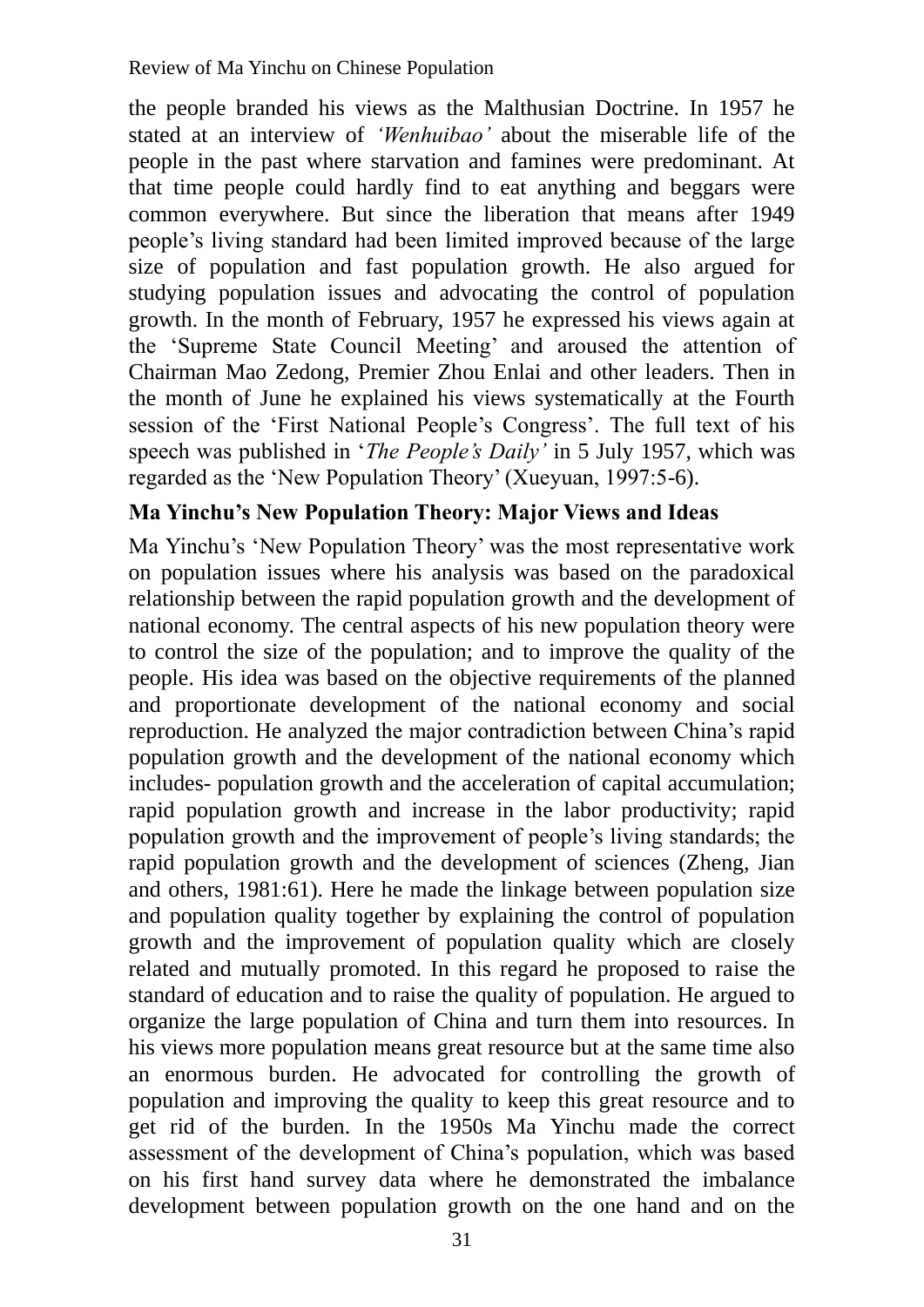other hand capital accumulation, consumption patterns and scientific development. Referring the census in 1953 he found some possible errors in the population estimation as the population growth might have been accelerated. He was very right when statistical data collected later indicated the rate of natural increase was almost quite close. He argued seven reasons for that- (i) an increase in the number of marriages, which would lead to an increase in births; (ii) the decline of the infant mortality rate resulting from the improvement of medical, health, and all kinds of social welfare services; (iii) drop in the old age deaths; (iv) it was stable and orderly society, few died unnatural deaths; (v) Most nuns and nuns returned to a secular life, and the problem of prostitution which could not be solved in the capitalist society basically solved; (vi) The feudalistic thinking of "more sons bring more happiness and a longer life, "prosperity in five continuous generations were basically rooted in the minds of the people; and (vii) the government rewarded those women giving multiple births. (Xueyuan, 1997:7-8). So these were the major causes contributed to increase in birth rate and the decrease in the death rate. Therefore Ma Yinchu's analysis of the growth rate and natural increase were scientific and true in nature. His analysis of China"s 1953 census showed that China"s population had reached 583 million. He warned that China"s development could be threatened by continued large population increases and proposing various birth control strategies (sans abortion) (Shapiro, 2001). On his view for effective control of population growth he referred the three steps- (i) to publicize the control of population to break the traditional concept; (ii) to revise the Marriage Law in order to promote late marriages where for male 25 and 23 for female; (iii) to introduce more powerful and effective administrative measures, if population control is not working well after revision of marriage law (Xueyuan, 1997:10). Specifically he recommended among other things, that: "*Fertility limitation and population control are imperative. First of all, we must rely on extensive propaganda in order that the peasant masses all clearly understand the importance of fertility limitation and actually make use of contraceptive methods. At the same time, energetically publicize the harms of early marriage and benefits of late marriage. The more appropriate age for marriage probably is 25 for male and 23 for women"* (quoted from Tien, 1991:28)*."* Further he recommended, *"It would not be late to amend the Marriage Law until after propaganda work has achieved a certain result. At that time after the Marriage Law has been amended, if the power remains insufficient to control the control the population, it should be supplemented by more stern and more effective administrative measures"* (quoted from Tien, 1991:28).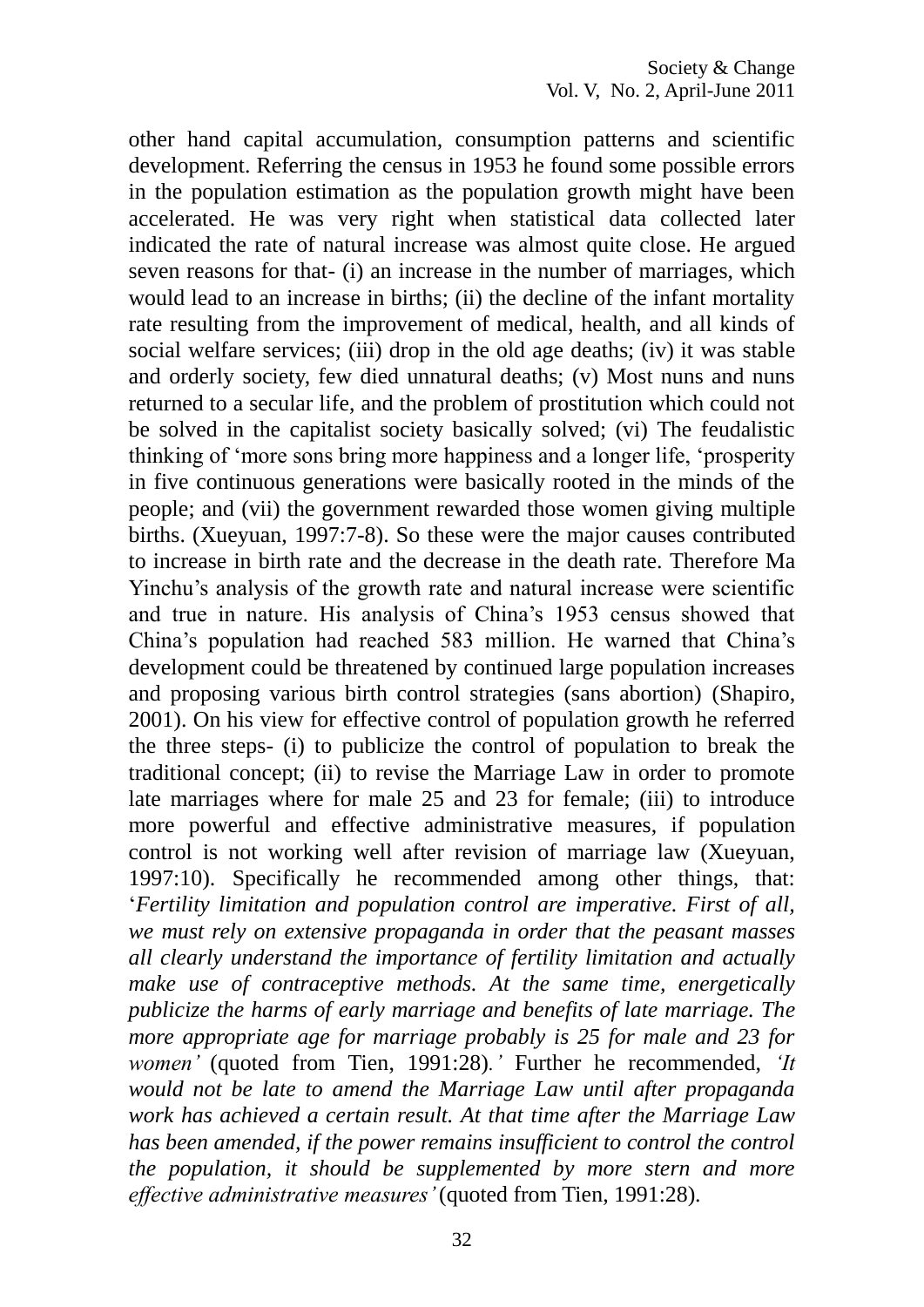Review of Ma Yinchu on Chinese Population

Ma Yinchu proposed couples having two children will be rewarded, 3 will be taxed and 4 will be heavily taxed. The collected taxed will be used as rewarded money and the national budgets would not be affected by such program. He always thought that birth and the economy must be planned. He also opposed inducing abortion (Xueyuan, 1997:174, 177). In his view, abortion kill the fetus which is the crime and also harmful to the health of the mothers. It also might weaken the significant of the contraception. If abortion is encouraged then hospitals should have special group of doctors and have the other related facilities. Encouragement of abortion also may weaken the publicity efforts of differed marriages. He also thinks about the gender inequality in that context. He was the pioneer for quality of population and scientific development. Scientific development means increase in the means of subsistence which depends on scientific development. He advocates family planning referring the example of the former Union of Soviet Socialist Republic (USSR). In his view-USSR has the large territory but small population size, more cultivable land that was two times than China. Therefore they encouraged 3 (three) children but Chin should do 2 (two) (Xueyuan, 1997:57). According to him, population problem is not only a qualitative one, but also a quantitative one. The goal of controlling population will only be resorting to political power as China is backward in science, but have to promote scientific development. So these are the basic views and positions of Ma Yinchu"s New Population theory.

### **Ma Yinchu's New Population Theory: Criticisms**

Both Ma Yinchu and Malthus stressed importance on population growth and economic development but there are quite different statuses to their assertions. In Malthus" *The Essay on Population*, there is no explanation why "the production of the necessaries of subsistence should not grow geometrically". Modern population theorists dispute Malthus" population theory on this point. Because of disparity between the two rates of growth (arithmetic and geometric), Malthus gave the conclusion that the actual rate of growth of population cannot exceed the rate of growth of the supply of the necessities of subsistence. But Ma Yinchu opposed this view. Ma was more optimistic and more critic to Malthus by saying that the improvement in production and in the standard of living of the people since the founding of the new China were enough to destroy the fallacy of the arithmetic progression in food production. He mentioned that Malthus theory was failed in case of Germany too. The notion of increasing grain that is arithmetic progression is wrong where grain also increases in geometric progression. Though the production is fast but in the long run china has to face the problems as the cultivable land is limited. In his view, although natural conditions might impose certain restrictions, but in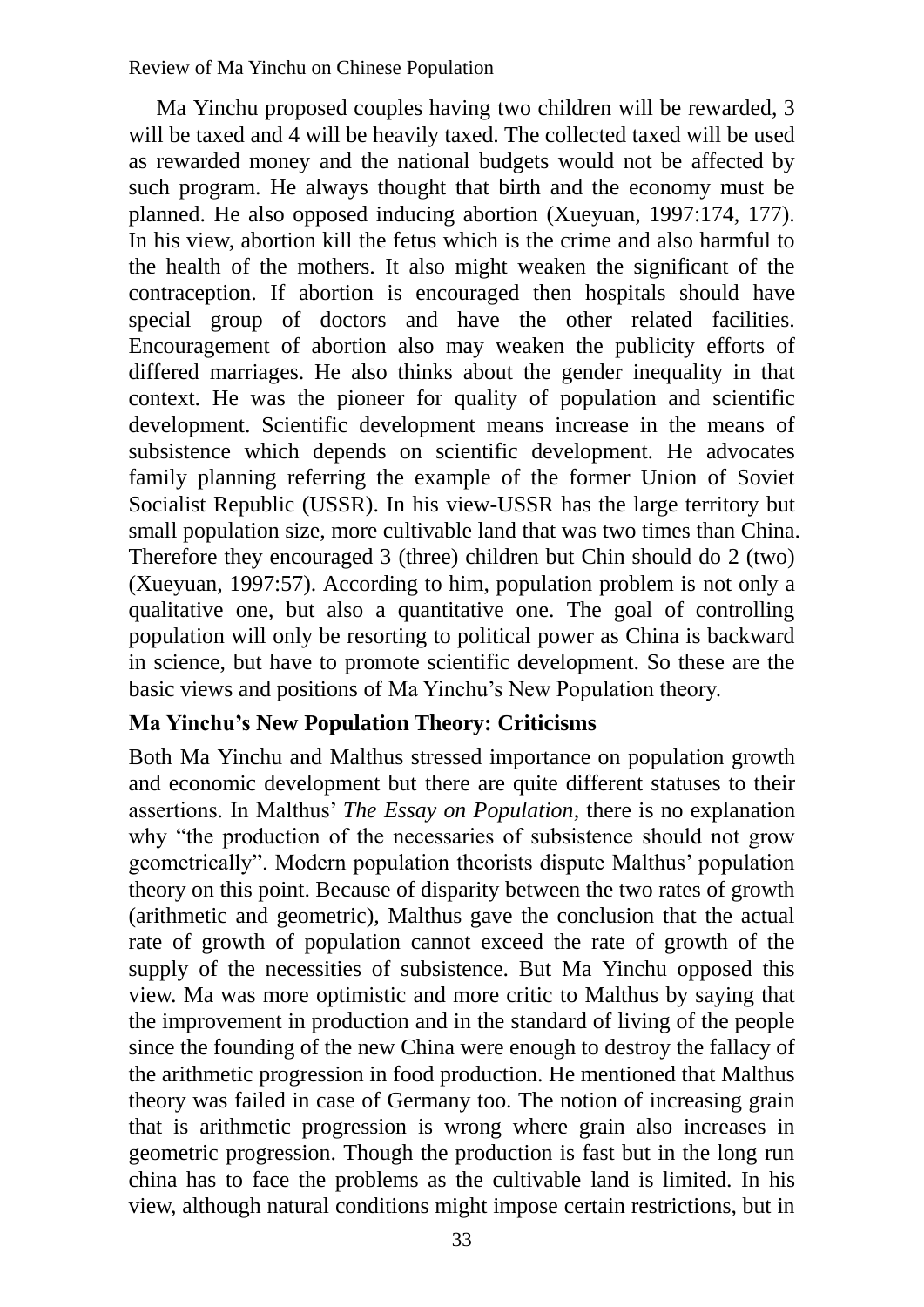the scientific advances are boundless, and Malthus principles had been bankrupted before (Xueyuan, 1997:164-165). But it's true that his theory was appropriate which was realized after decades of time.

Malthus advocated two kinds of checks: "preventive" and "positive", affecting the birth and death rates respectively. Malthus normative classification of checks on population is considered as vice and misery. He first accepted only war, famine, and disease as "positive checks" on population growth; in his latter revised work he added the category of "moral restraint". Malthus thought that there is a correlation between vice and preventive checks both include prostitution, abortion and contraception. Another correlation between misery and positive checks, both include war, disease and famine. Moral restraint is an instance of preventive checks, which is not vicious. (Malthus, 1798:80). Although Ma Yinchu also opposed inducing abortion (Xueyuan, 1997:174,177) but he is favor of contraception. In his viewed that abortion kill the fetus which is the crime and also harmful to the health of the mothers which can be treated as similar to Malthus. Malthus argued that moral restraint is to postpone or to refrain altogether from marriage. Both of these would lower the birth rate and they were the only non-vicious method of doing so. *"Malthus theorizes that the ratio of the number of married people in society compared to the total population would be an adequate measure of a fluctuating or stationary population."* but Malthus noticed there is contradiction between his theory and Adam Smith"s idea. In the *Essay*, he said "*the early marriages very generally prevail through all the ranks of the Chinese, yet Adam Smith supposes that population in China is stationary"* (Malthus, 1826 reprint: 117). Malthus explained the contradiction in his book; he concluded that marriages would be a useful measure in determining the rate of population increasing only in countries whose populations are not checked by famines and exposing of children. (Malthus, 1798:23) .In case Ma Yinchu it is found that he advocated for late marriage, contraception and involving political or administrative measures to control the growth of population. In fact his theory is much more different from Malthus where Malthus advocates population control by means of wars, plagues and hungers-which are definitely reactionary to Ma Yinchu (Xueyuan, 1997:11).

It can be noted that Ma Yinchu's 'New Population Theory' was contradictory to the doctrine of Soviet socialism where rapid population growth was the population law of socialism and good in nature. At that time his ideas opposed to the visions of Communist party, socialism and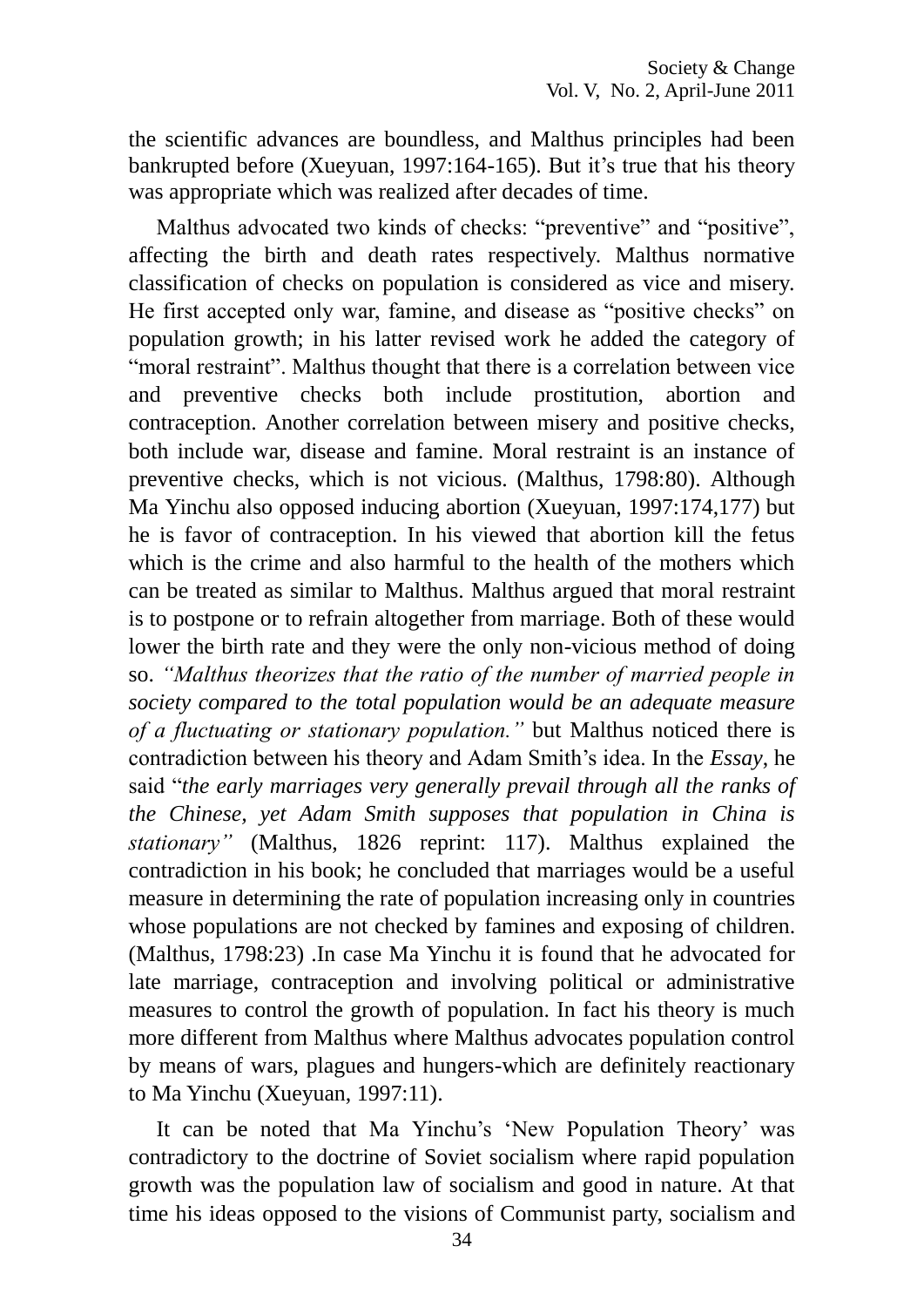Marxism. Since Both Karl Marx (Ma Kesi) and Thoms Malthus's (Ma Er Sa si) translated Chinese names are surnamed Ma, just as with Ma Yinchu, some people questioned Ma Yinchu as to which "Ma" camp he belonged to. Now in current Chinese population policy Ma Yinchu and Malthus"s insights are clearly evident. Malthus argued that marriage is a major determinant of the birth and the delayed marriage will lower family size and decrease the birth rate. His "moral restraint" method has been applied to modern China"s population policy. The new marriage law mandates a minimum age at marriage and a maximum number of children. Article 6 of Chapter Two of the Chinese Marriage Law states, "*In order to get married, the man shall not be younger than 22 years old and the woman shall not be younger than 20. Late marriage and late child birth shall be encouraged"* (China, 2001). The traditional concepts of 'early marriage, early childbirth', the more sons, the more happiness' and 'men are superior to women' has been gradually replaced by the scientific and advanced concepts of "late marriage, later childbearing, fewer and healthier births' and boys and girls are equal'(China, 2000: 7). The first marriage age for women of childbearing age averaged 23.57 years in 1998, as against 20.8 years in 1970 (China,2000:7). The average family size (person/per household) sharply declined. In 1964 the average family size was 4.43 where as in 2004 is 3.36 (China, 2005:21,252). The onechild family planning policy carried out from 1979 aims to limit total population to 1.2 billion by 2000 but this policy becomes more flexible, especially for rural Chinese whose first child was girl (Donald and Benewick, 2005:29). Although the policy is strict at urban level but later one child boys and girls if they marry each other they are allowed to take more where as minority nationalities have generally been allowed more flexibility in family size. Currently China is facing the gender imbalances, lower fertility and the problem of ageing. Reshaping the population problem as a human resource power house China"s first Population and Development Strategy Research Report released on recently, January 11,2007 where it has been addressed that China has now made a feature of having a low birthrate, a low mortality rate and high growth rate. How China can transform itself from a country with a large population to a human resources power is now a tough but pertinent question (People"s Daily, 2007). The report indicates that China will not suffer for a lack of labor in the long term but there will be quality and skill gaps in the labor force, causing long term structural shortages. Manpower quality worrisome, accelerated ageing population, imbalanced gender ratio and rebounding birth rate are highly addressed as important issues in this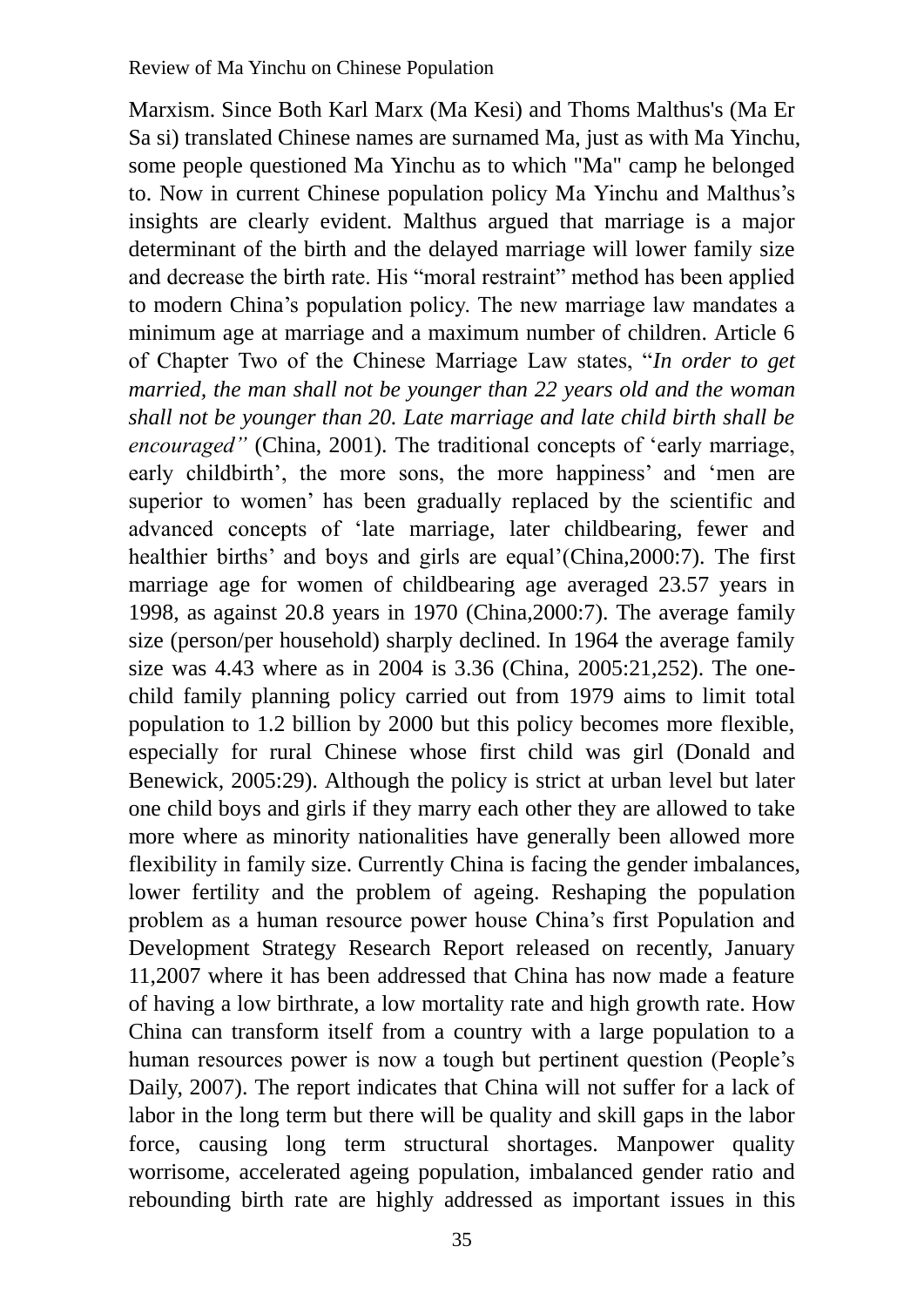report. In this respect population development strategy refers to control total population and to improve population quality where three steps population strategy will be maintained by 2010, 2020 and 2050. Here it can be argued that China"s current population policy might be an application of the Ma Yinchu and Malthus" theory regarding population control where the intervention effectively lowers the fertility rate in China. **"**For Malthus, China is one of the richest of human societies, was also one of the poorest." Malthus concluded that *"Chinese population was overwhelmingly dominated by the positive, rather than the preventive check. Indeed he wrote that famines are perhaps the most powerful of all the positive checks to the Chinese population. Population processes inexorably doomed China to poverty and worse"* (adopted from Lee and Wang, 1999). Maybe Malthus was very right in the previous situation of China. But after 1950s Ma Yinchu was very right to population growth. In fact, both Malthus and Ma Yinchu did not include all the factors that affect the growth of population. Although Malthus recognized, *"death and birth rates, migration and the age structure of populations are in large part a product of the general physical well-being of the people; an equilibrium will be established between food and people",* he neglected another important term—culture—in the equation. The development of science and technology has not only increased the rate of yield from natural resources, but also prolong the people"s life. But Ma Yinchu paid the importance on it.

#### **Conclusion**

Noted economist Ma Yinchu is also a great figure in Chinese population studies. Although some content of his theory needs to be revised for new situations, his population theory basically has been accepted by modern scholars and has wide influences in modern China. No doubt Ma Yinchu's theory was very appropriate in the context of Chinese population in early 1950s. His theory was much more strategic, practical and workable. Therefore, in order to make "wan, xi, shao (later, longer and fewer)' operative, the plan to solve China's population problem draws on specific strategies mentioned in the new population theory of Ma YinChu. The core of his theory was that the State should have the power to arbitrate in reproduction and to control population. His recommendations included the uses of extensive propaganda to make people more sensitive to the harmful effects of early marriage and to the importance of the fertility control in the context of economic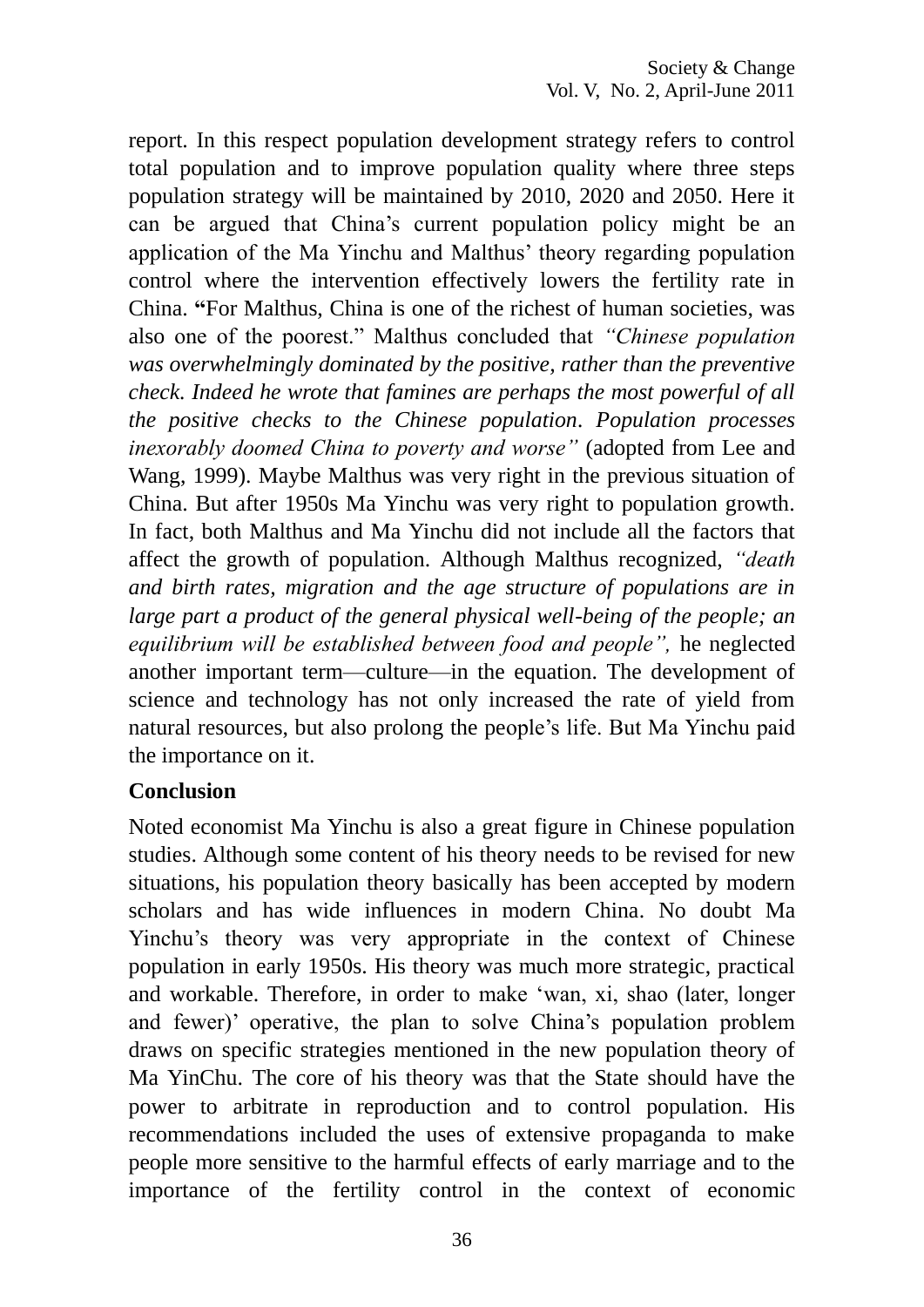development. He also argued that people should be educated to use the methods of birth limitation, and more important that more stern and more effective administrative measures' be adopted to supplement these approaches if population growth was not effectively curved (Tien, 1980:65). Now the people can easily realize that Ma Yinchu"s theory and his vision was the fundamental solution to China"s population problem in a positive manner. Even he was criticized by some people as branded as the Malthus in China but in fact his theory was different from Malthus"s Population Theory. Here it can be added that even his theory was arbitrarily equated with Malthusianism and his criticism of Malthus was purposely distorted. That means "true dissemination under the disguise of criticism (Xueyuan, 1997:11). Ma Yinchu"s superb scholastic vision on population and development is reflected on one of his comments: "*China has little financial resources and a big population. It is not bad to organize the people, and make them as a resource. But do not forget that big population is also a large burden. My new population theory holds that we retain its advantage and get rid of its disadvantage, save the large resource and remove the large burden. The method is to improve the quality and control the quantity of population"* (quoted from Cangping and Guangzong, 2004:28). Thus finally, it can be said that his population theory was almost acceptable and this is not only a big event to Ma YinChu, but also of great importance to the theoretical study of China"s population.

# **Acknowledgment**

Authors would like to acknowledge Tian Xueyuan for his edited work (1997) - *Ma Yinchu"s Collected Papers On Population.*